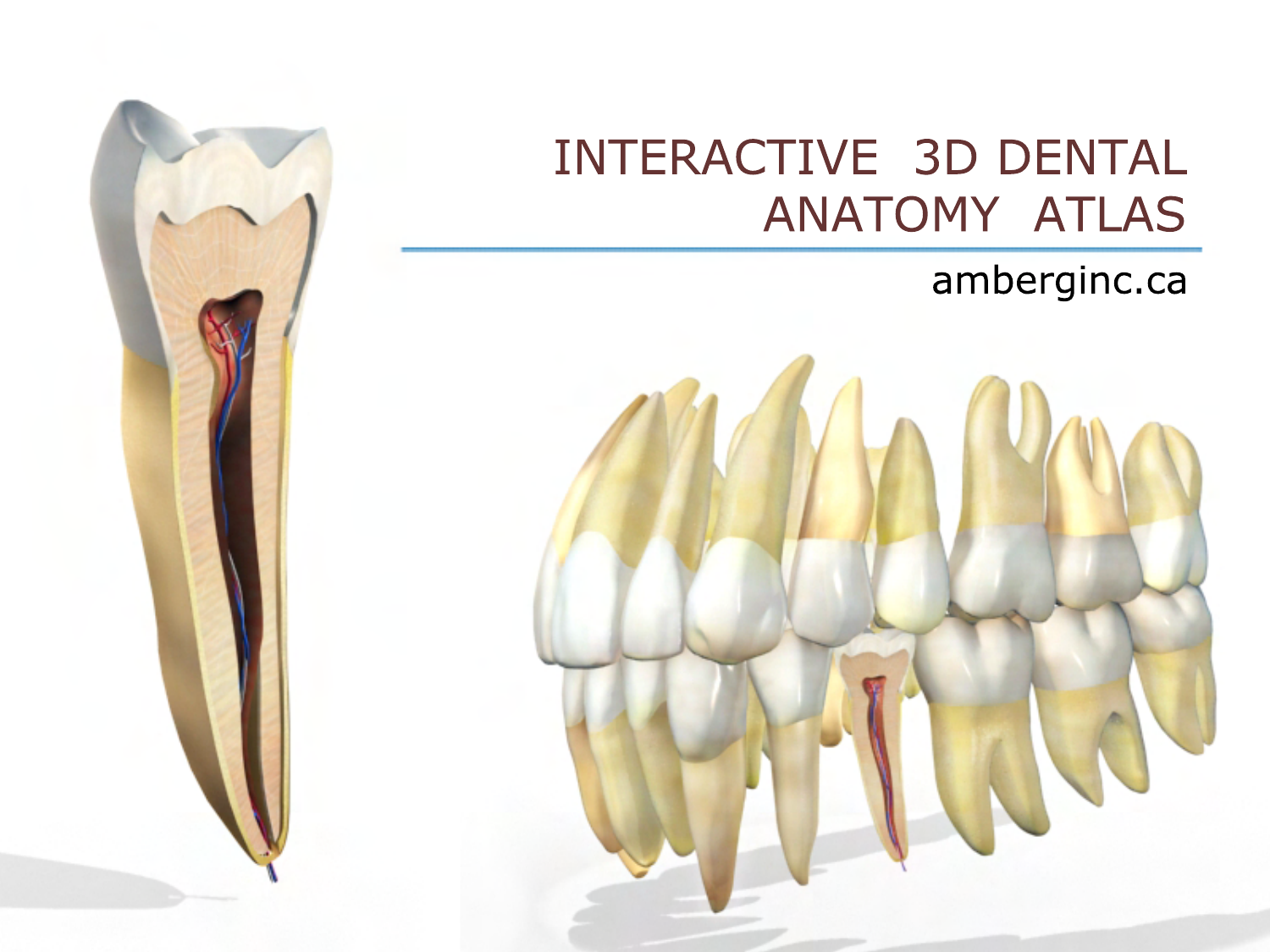#### **Compact transferable technologies facilitate anywhere/anytime valuable education**

There is no question that we are experiencing a fierce pace of change in an increasingly global economy. The challenge for schools was stated quite clearly by Jack Welch, former CEO of General Electric when he said, and "If the rate of change inside an institution is less than the rate of change outside, the end is in sight."

A new set of social cultural practices is emerging. Schools that chose to disregard the trends determining the today's life, tomorrow will cease to be relevant in the lives of their students, and will become obsolete. Transforming the institutions of learning to assure effective and up to date compact technology is a necessity in order to allow access to learning opportunities to take place anywhere.

This way we prepare the students for their expectations, not for our splendor and magnificence.

This document illustrates the interactive educational possibilities offered by a standard ISO format. The PDF/E format has been primarily used for engineering data. But it also has an enormous potential in the new challenges of teaching and elearning. The visual discrimination and interpretation, augmented by the student interaction with 3D media and animated visuals ensures better problem-solving skills and analytical decision.

This user controlled interaction adds additional worth and significance to elearning material, for an effective and enjoyable elearning experience.



**Dr. Ovidiu Ciobanu, DDS, MBA, PhD www.ovidiu.ca**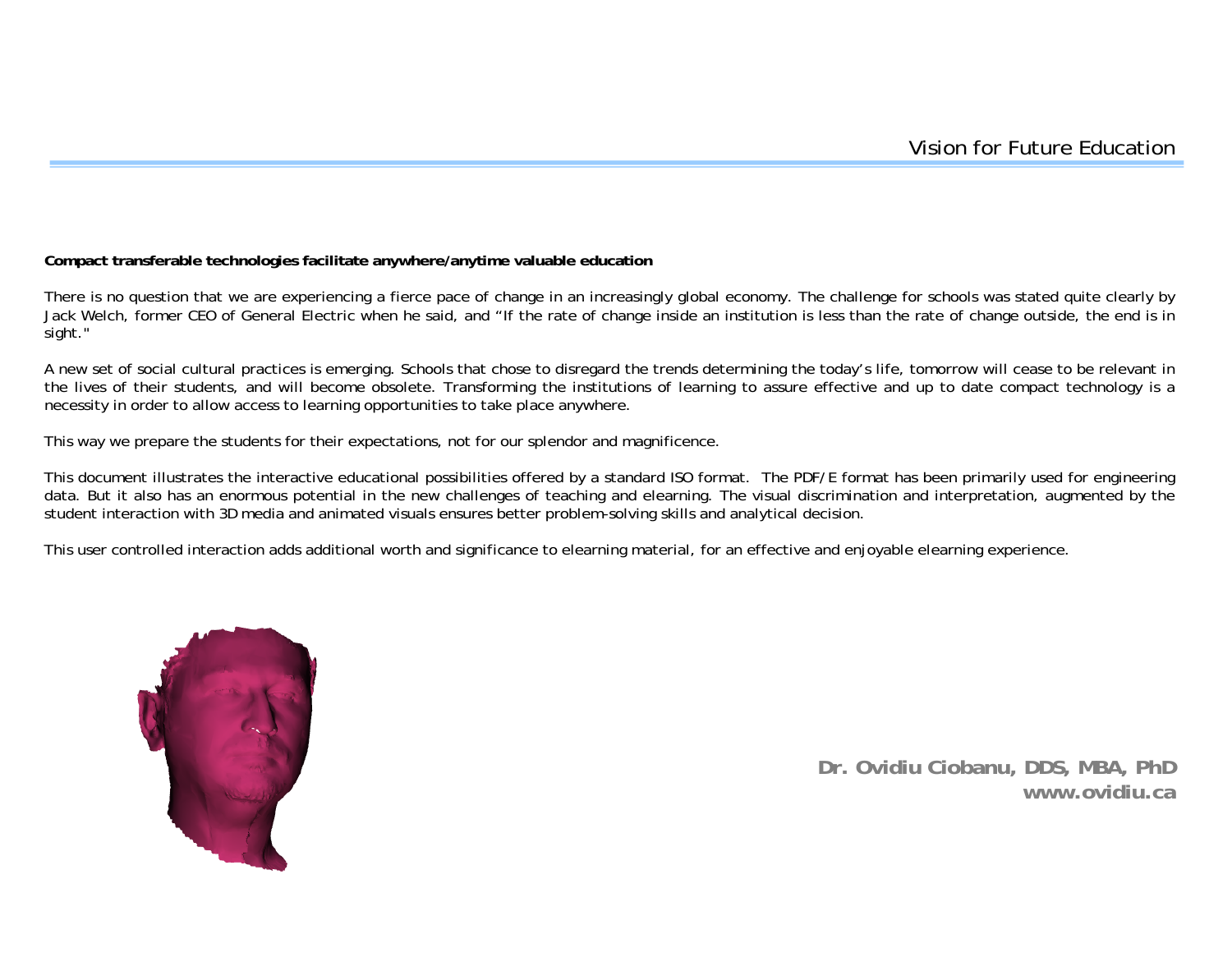#### **AVERAGE DIMENSIONS:**

Length overall 20.8 mm. Crown height 7.7 mm. M.D. dia. of crown 10.7 mm. M.D. dia at cervix 7.5 mm. Fa. Li. dia. of crown 11.8 mm. Fa. Li. dia. at cervix 10.8 mm. Curvature of cervical line  $1.0 \text{ mm}$ . M.; 0.0 mm. D.

#### **FACIAL ASPECT:**

1. The geometric outline of the crown is trapezoid, the occlusal surface being the longest parallel side.

2. The four major cusps, three roots and most of the distal surface are all visible from this view.

3. The mesial crest of convexity is sharply convex at the junction of the middle and occlusal thirds of the crown.

4. The mesial profile from the crest to the cervix is straight to concave.

5. The distal crest is a broad convexity cresting in the middle third, occlusal portion.

6. The distal profile is uniformly convex from crest to cervix; the distobuccal concavity near the cervix is visible only on shaded drawings.

7. A centrally placed buccal developmental groove separates the buccal cusps, terminating at the center of the crown.

8. The mesio-buccal cusp is less pointed than the disto-buccal cusp.

9. The large mesio-buccal cusp tip appears midway between the two buccal cusps.

10. The buccal roots furcate 4 mm. up the root trunck, separate, and converge again apically.

11. The rather straight cervical line may dip apically as an incipient enamel extension into the developmental groove (shaded) which traverses the root trunck from cervical line to furcation.

12. The lingual root, visible between the two buccal roots, is the longest of the three.

### **MESIAL ASPECT:**

1. The geometric outline of the crown is a trapezoid, the longest parallel side being the cervical border.

2. The cusp tips are well within the root base, the mesio-lingual cusp being in line with the long axis of the lingual root.

3. The mesio-lingual cusp is longer and more centrally located faciolingually than the mesio-buccal cusp.

4. The intercuspal space is approximately 5/9 of the facio-lingual dimension of the crown.